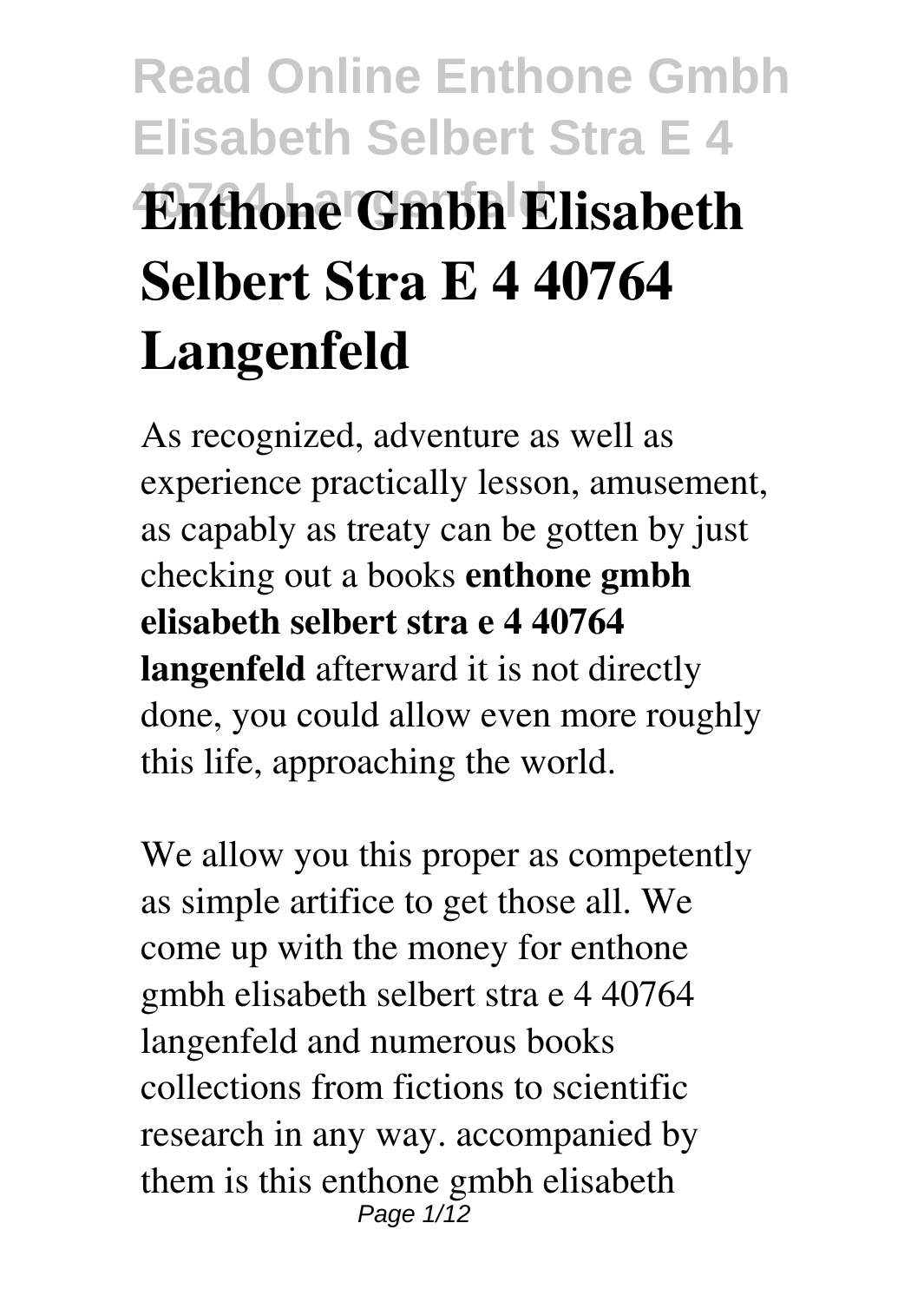selbert stra e 4 40764 langenfeld that can be your partner.

Q1 Book Haul

Lecture: Science of the Spoken Word with Elizabeth Clare Prophet Beautiful Book Haul | Part 2!!

May 2020 Book Haul! Princess Sus | October Book Haul A Semi-Scandinavian Book Haul August Book Haul **May \u0026 June Book Haul | 2020** BOOK HAUL | Art \u0026 Miniature books | October 2020 Book Haul October 2020 part 2 *HUGE BOOK HAUL?* October Book Haul | The Book Castle | 2020 Beautiful Books Covers Tag 2020 *Leather bound junk journal for anxieties. Dark series, book 3* Book Haul | July 2016 My amazing book haul for junk journal \u0026 flow journal projects etc.

Book Haul | New Releases | June 11, 2019 Page 2/12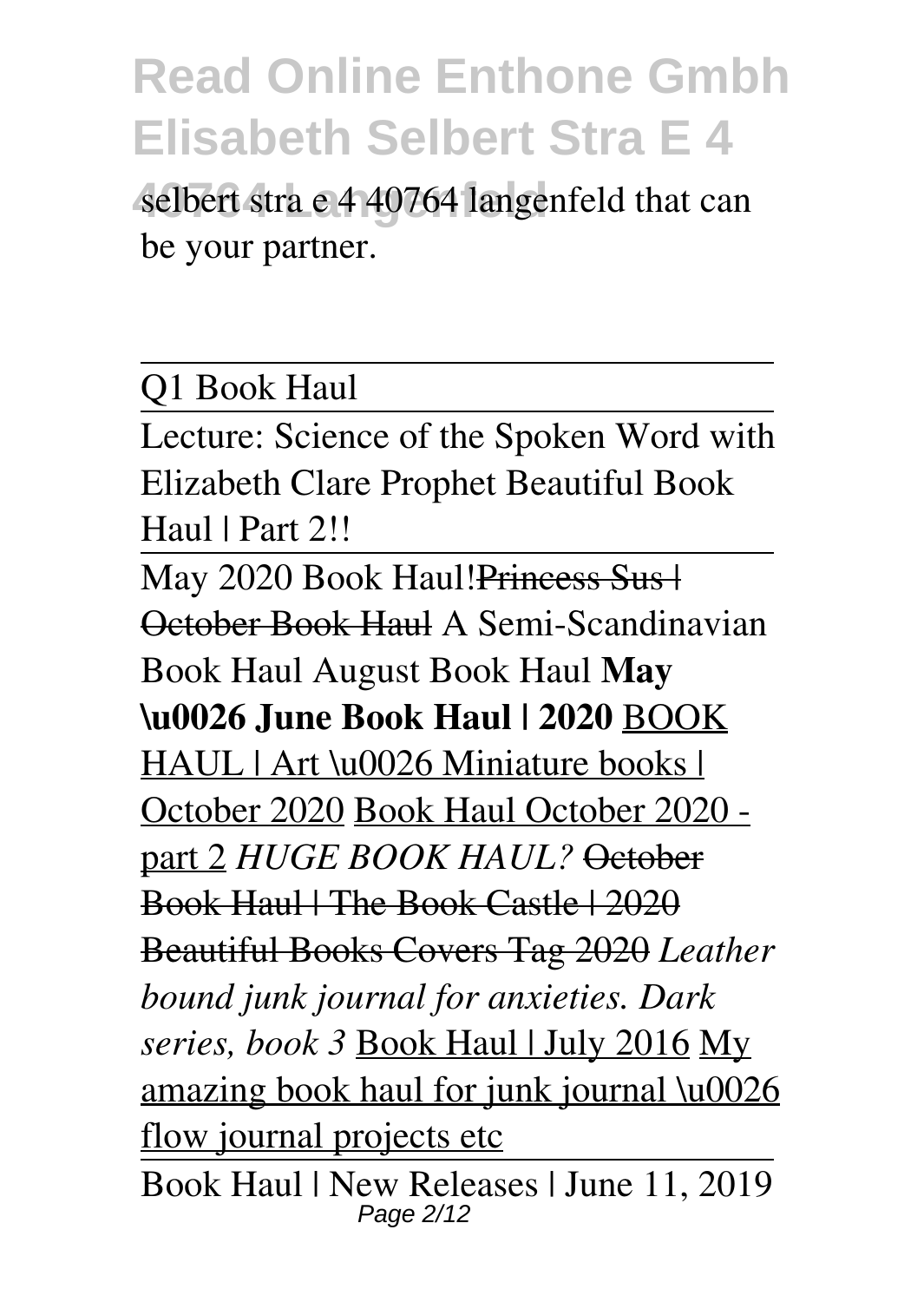**Ladybird Book Junk Journals Part 1** #WorldCon76 Book Haul! Easy Peasy Journal Cover **Enthone Gmbh Elisabeth Selbert Stra**

Enthone GmbH; Enthone GmbH. Show phone number. Show fax number. Show website. Elisabeth-Selbert-Straße 4 40764 Langenfeld Germany. Request information now. Profile News & information On location . Our coatings add value to a diversity of metals, plastics and other substrates by improving or changing performance characteristics, extending product life, and adding value. Request information now ...

**Enthone GmbH - Langenfeld, Germany** MacDermid Enthone Industrial Solutions. Elisabeth-Selbert-Strasse 4 D-40764 Langenfeld Germany +49 2173.8490.0

#### **MacDermid Enthone Industrial**

Page 3/12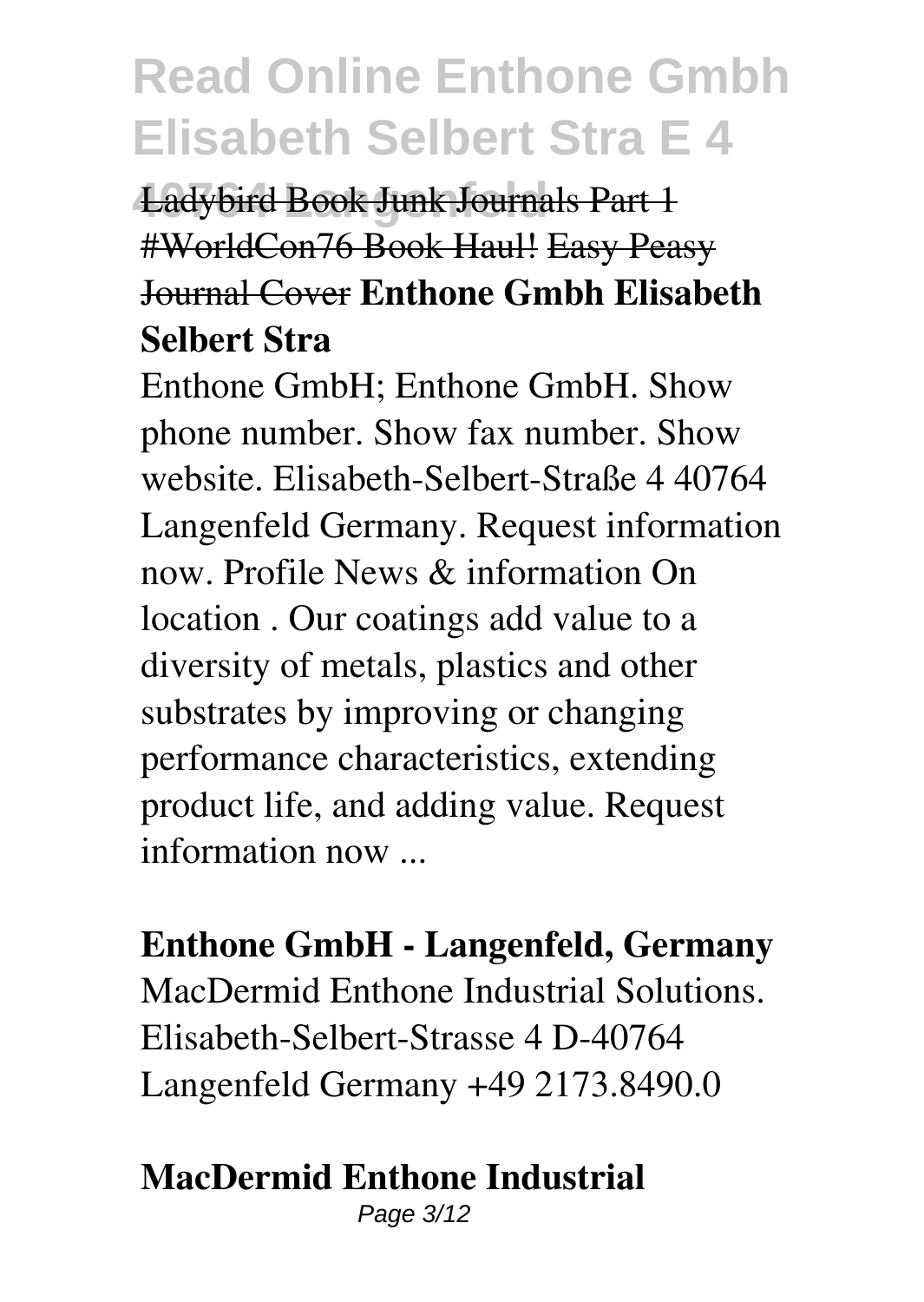### **40764 Langenfeld Solutions | Global Locations**

MacDermid Enthone Industrial Solutions. Elisabeth-Selbert-Strasse 4 D-40764 Langenfeld Germany +49 2173.8490.0

### **MacDermid Enthone Industrial Solutions | News and Events**

Read Free Enthone Gmbh Elisabeth Selbert Stra E 4 40764 Langenfeld Enthone Gmbh Elisabeth Selbert Stra E 4 40764 Langenfeld As recognized, adventure as well as experience roughly lesson, amusement, as capably as conformity can be gotten by just checking out a books enthone gmbh elisabeth selbert stra e 4 40764 langenfeld in addition to it is not directly done, you could give a positive ...

### **Enthone Gmbh Elisabeth Selbert Stra E 4 40764 Langenfeld**

Enthone Gmbh Elisabeth Selbert Stra E 4 Page 4/12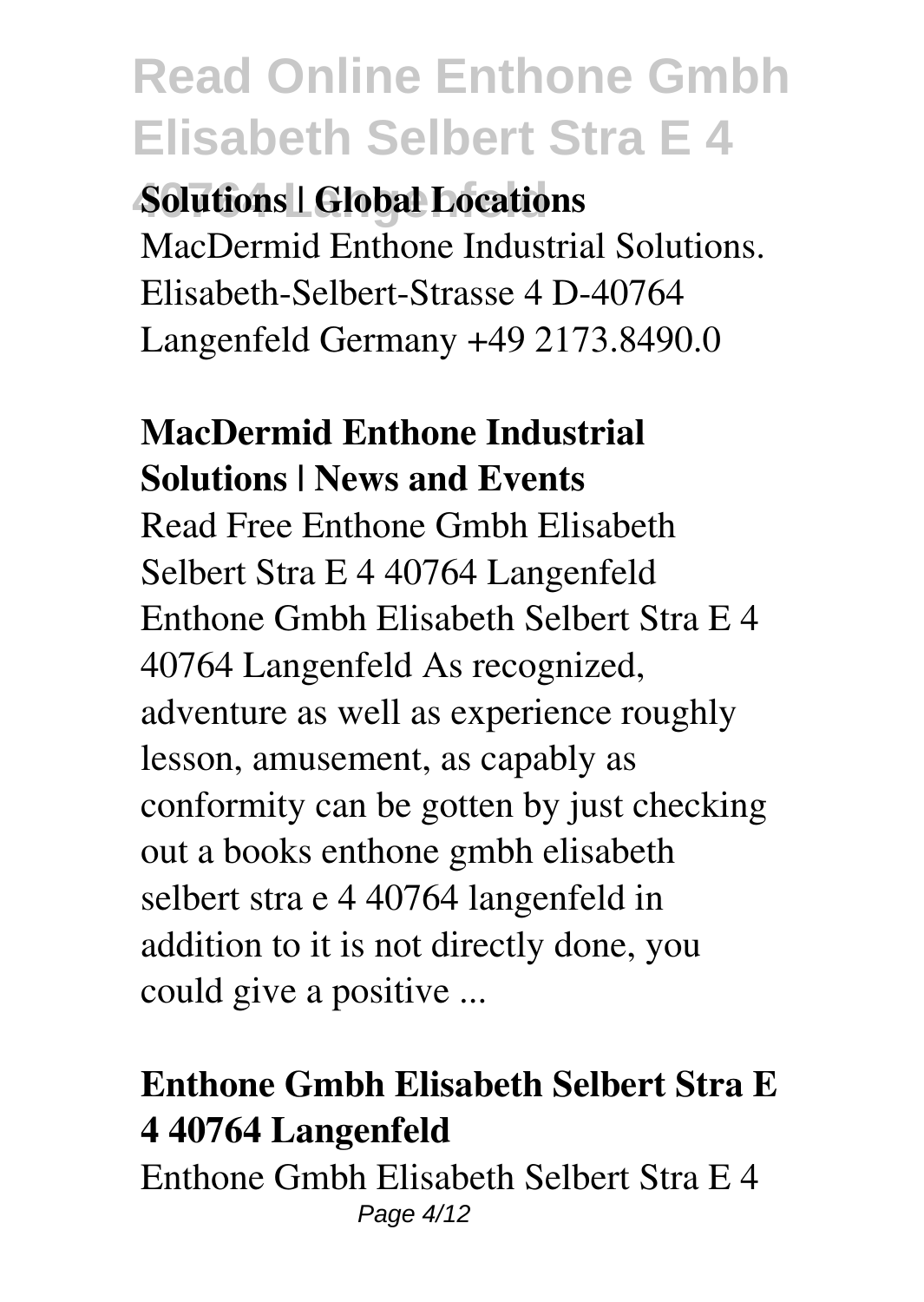**40764 Langenfeld** 40764 Langenfeld Author: v1docs.bespoki fy.com-2020-10-19T00:00:00+00:01 Subject: Enthone Gmbh Elisabeth Selbert Stra E 4 40764 Langenfeld Keywords: enthone, gmbh, elisabeth, selbert, stra, e, 4, 40764, langenfeld Created Date: 10/19/2020 3:18:01 AM

### **Enthone Gmbh Elisabeth Selbert Stra E 4 40764 Langenfeld**

Read Book Enthone Gmbh Elisabeth Selbert Stra E 4 40764 Langenfeld Enthone Gmbh Elisabeth Selbert Stra E 4 40764 Langenfeld If you ally habit such a referred enthone gmbh elisabeth selbert stra e 4 40764 langenfeld ebook that will manage to pay for you worth, acquire the agreed best seller from us currently from several preferred authors. If you want to hilarious books, lots of novels, tale ...

#### **Enthone Gmbh Elisabeth Selbert Stra E** Page 5/12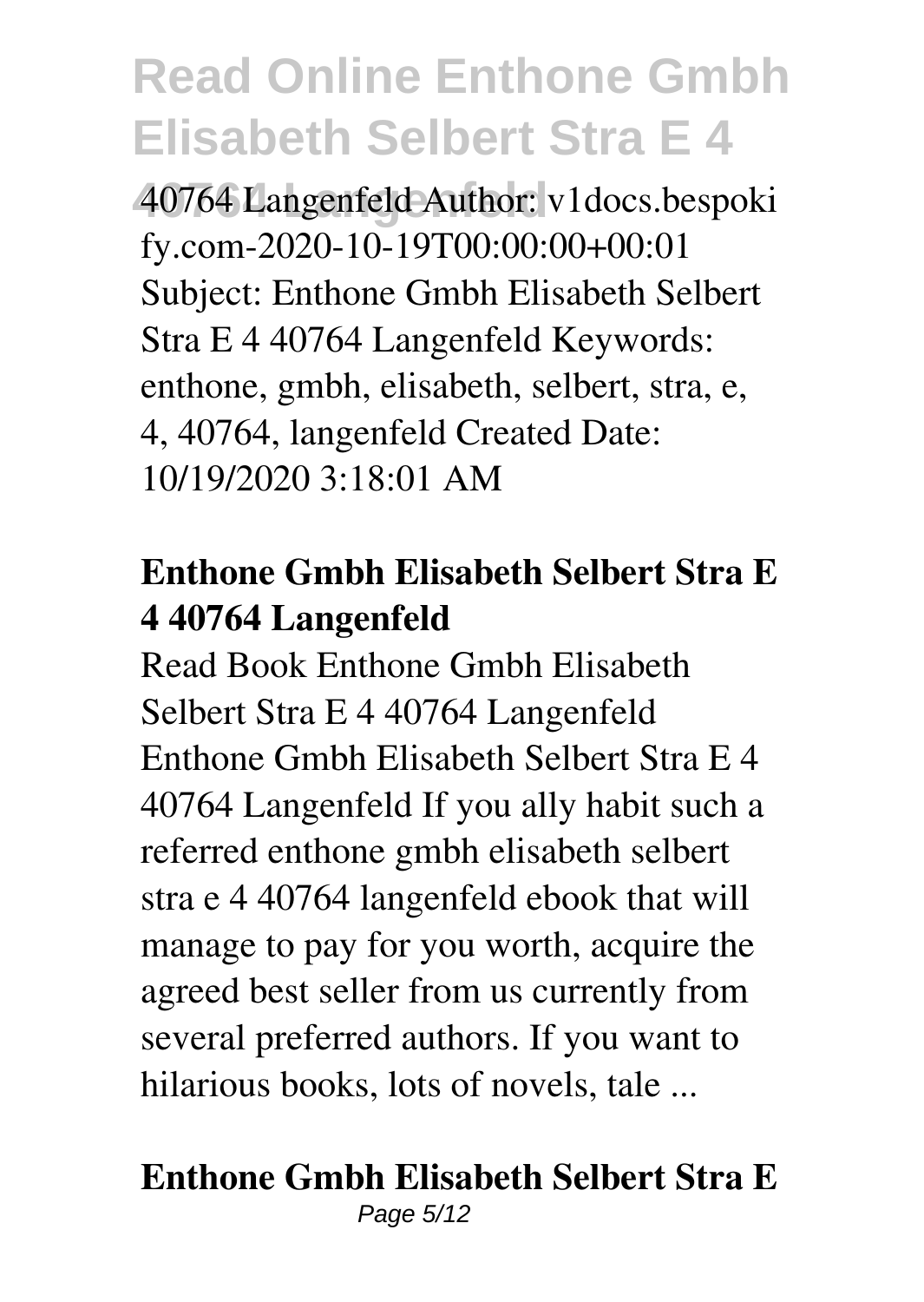**40764 Langenfeld 4 40764 Langenfeld**

Enthone Gmbh Elisabeth Selbert Stra This enthone gmbh elisabeth selbert stra e 4 40764 langenfeld, as one of the most vigorous sellers here will unquestionably be among the best options to review. team is well motivated and most have over a decade of experience in their own areas of expertise within book service, and indeed covering all areas ...

### **Enthone Gmbh Elisabeth Selbert Stra E 4 40764 Langenfeld**

Bankverbindung: Commerzbank Langenfeld, Konto 35400 Enthone GmbH Elisabeth-Selbert-Str. 4 40764 Langenfeld Germany Dirk Wiethölter Global Product Manager Hard Chrome

### **Enthone GmbH Elisabeth-Selbert-Str. 4 40764 Langenfeld Germany**

MacDermid Enthone Industrial Solutions. Page 6/12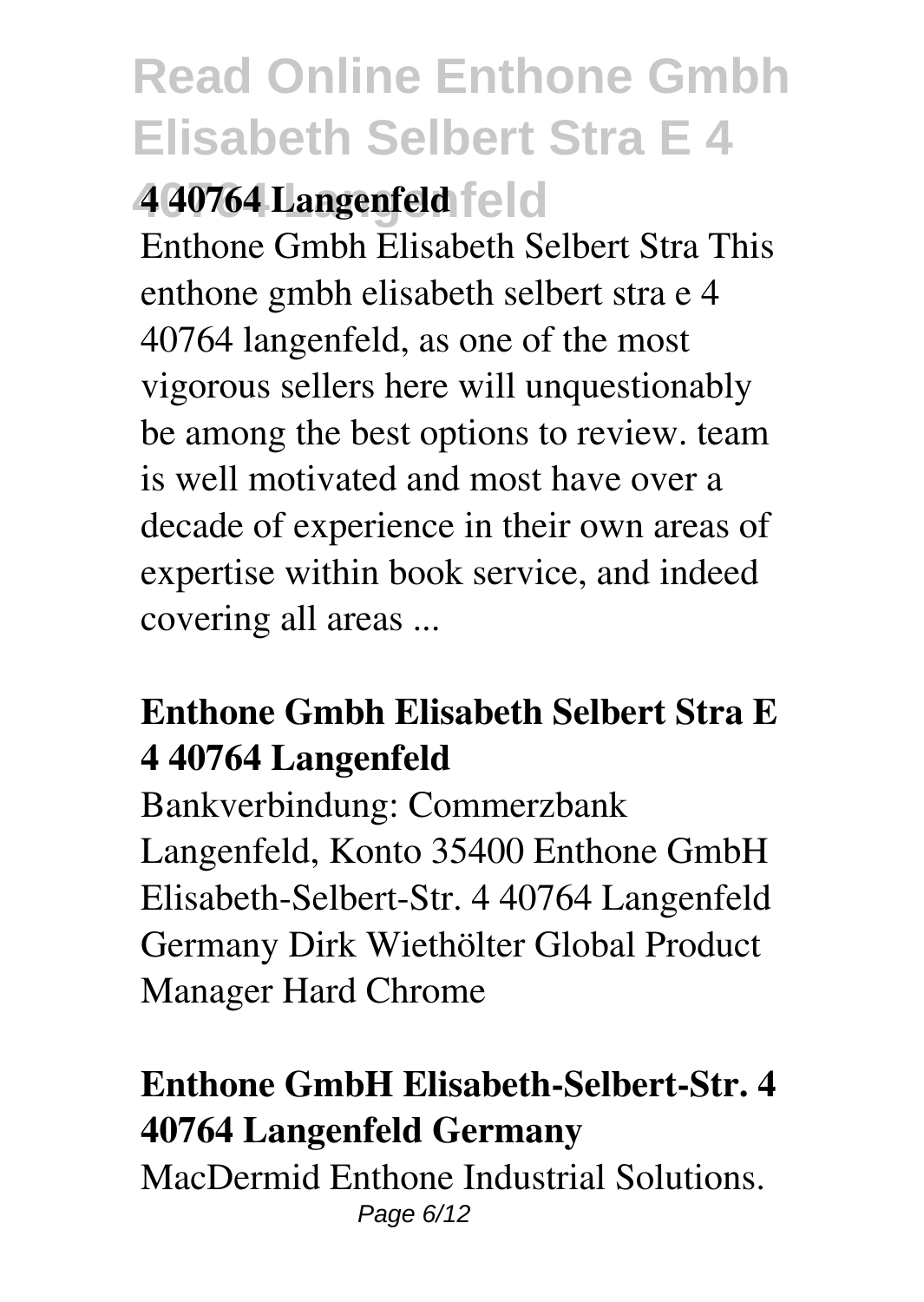**40764 Langenfeld** Elisabeth-Selbert-Strasse 4 D-40764 Langenfeld Germany +49 2173.8490.0

### **Download File :: MacDermid Enthone Industrial Solutions**

MacDermid Enthone Industrial manufactures over 1,000 chemical compounds for surface coating applications including cleaning, activating, polishing & more! This website uses cookies to give you the best browsing experience possible and to better understand how you use the MacDermid Enthone Industrial Solutions site. By clicking the Accept button you consent to the use of cookies. If you do not ...

**MacDermid Enthone Industrial | Innovative Chemical Solutions** Enthone GmbH at ELISABETH SELBERT STRASSE LANGENFELD D40764. Find their customers, contact Page 7/12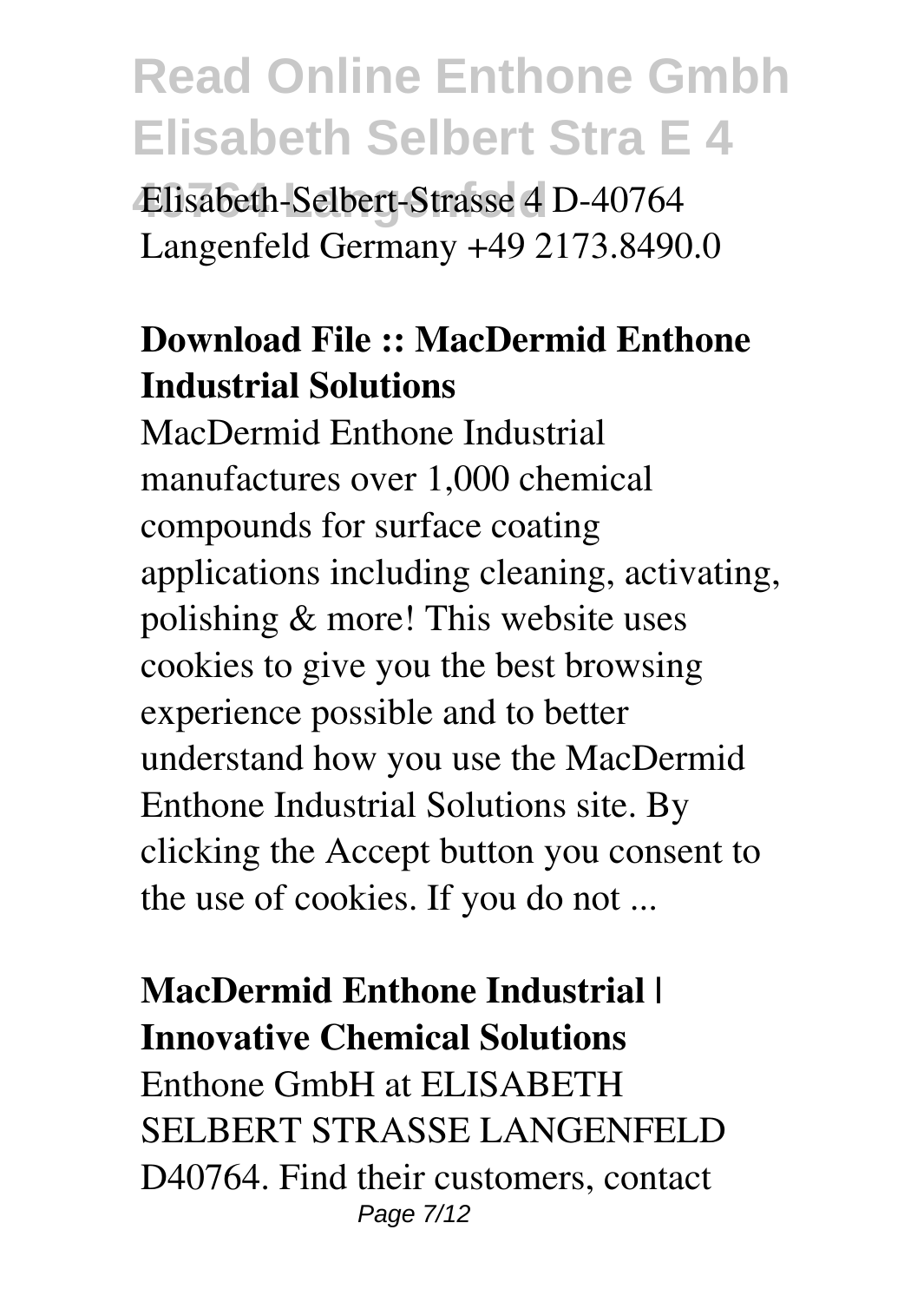information, and details on 4 shipments.

### **Enthone GmbH, ELISABETH SELBERT STRASSE LANGENFELD D40764 ...**

We would like to show you a description here but the site won't allow us.

#### **barnhart.vindex.me**

MacDermid Enthone Industrial Solutions. Elisabeth-Selbert-Strasse 4 D-40764 Langenfeld Germany +49 2173.8490.0

### **Webinar Recordings :: MacDermid Enthone Industrial Solutions** Enthone GmbH localizada en ELISABETH SELBERT STRASSE LANGENFELD D40764. Encuentre a sus clientes, obtenga información de contacto

y detalles acerca 77 de envíos.

### **Enthone GmbH, ELISABETH**

Page 8/12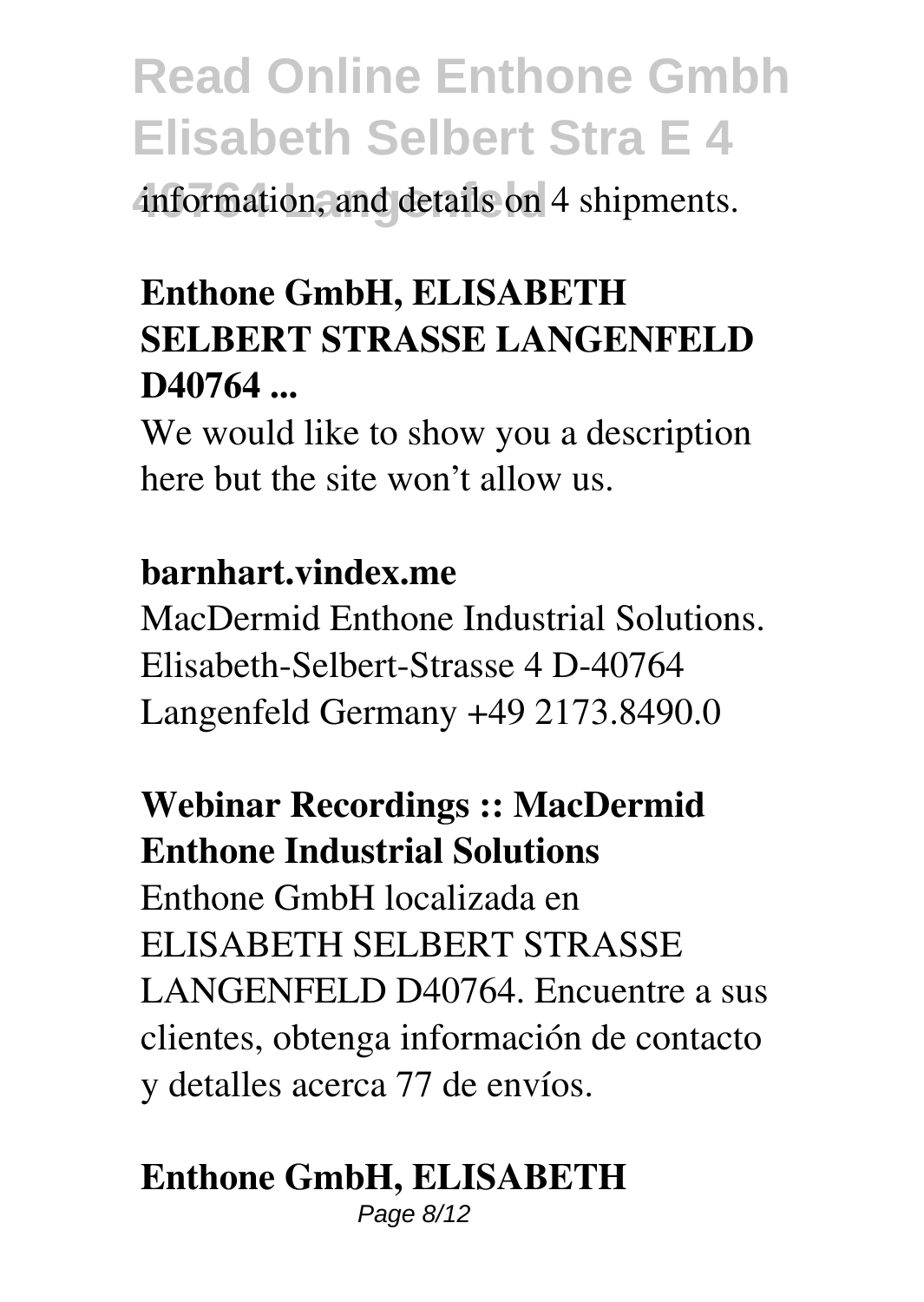### **40764 Langenfeld SELBERT STRASSE LANGENFELD D40764 ...**

The union of MacDermid and Enthone brought together a single entity that can offer process solutions through every step of the manufacturing process, in hugely diverse industries. These markets include metal and plastics finishing for the automotive, sanitary, graphic arts, electronics, wafer level packaging, semiconductor, solar, architectural, offshore oil production sectors, and many more.

### **MacDermid Enthone Industrial | Products & Applications**

Furniture and linen; Metal constructions for the building industry; Heating, ventilation, air conditioning (HVAC) and refrigeration equipment; Metal pipework, valves and containers

#### **Enthone Gmbh - Langenfeld 40764**

Page  $9/12$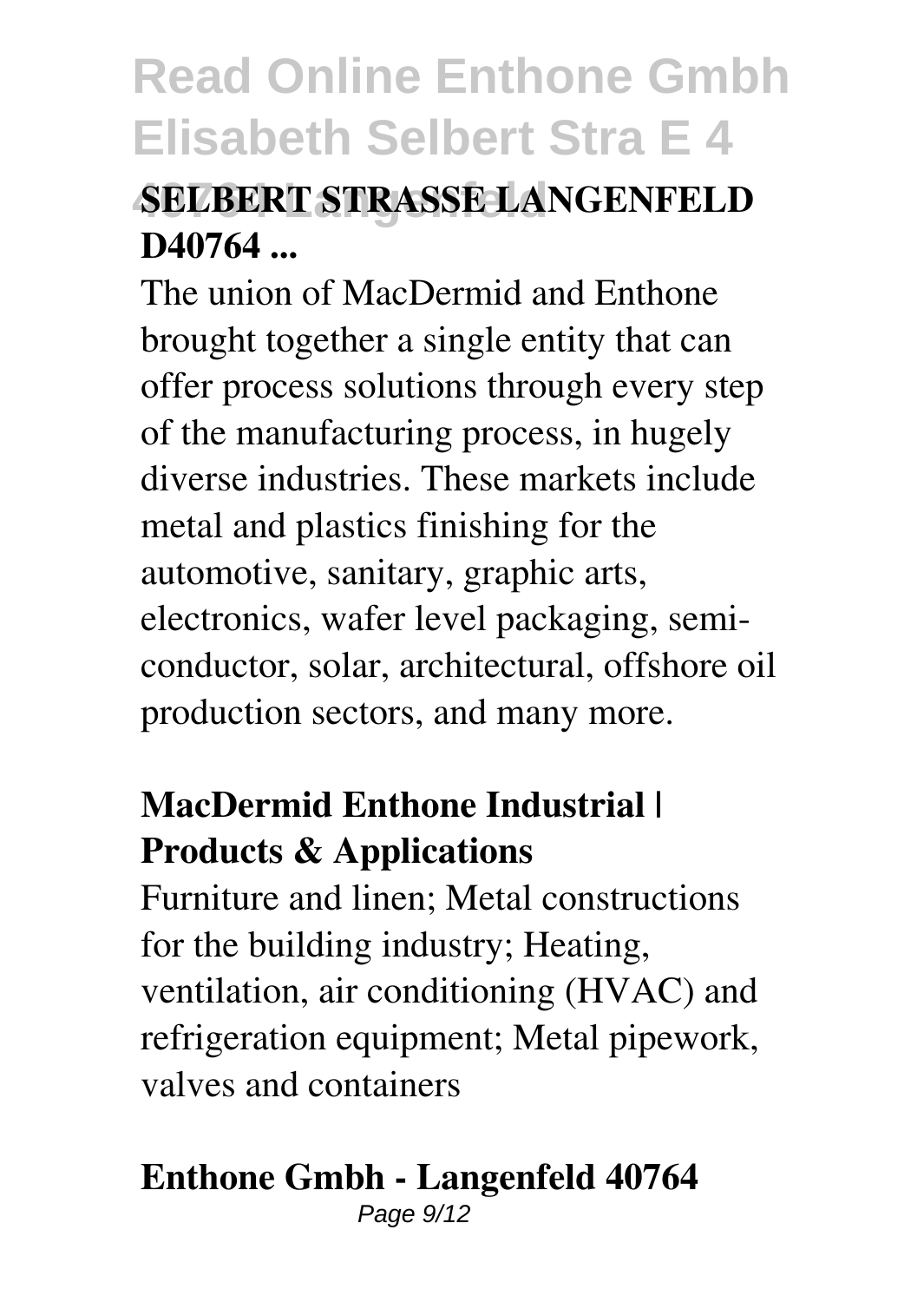**40764 Langenfeld (Kreis Mettmann ...**

MacDermid Enthone Automotive Solutions for fasteners feature zinc and zinc alloy systems that provide unmatched functionality, reliability and exceptional corrosion performance on both threaded and non-threaded fasteners. Each system features a zinc or zinc alloy coating, followed by a passivate and an optional sealant. MacDermid Enthone coatings create value throughout the entire supply chain ...

### **MacDermid Enthone Industrial | Markets | Auto Solutions**

MacDermid Enthone Industrial Solutions (MEIS) is proud to announce that our ZinKlad quality assurance program has achieved the internationally recognized ISO 9001:2015 certification by Lloyd's Register Quality Assurance (LRQA). ISO's flagship quality management Page 10/12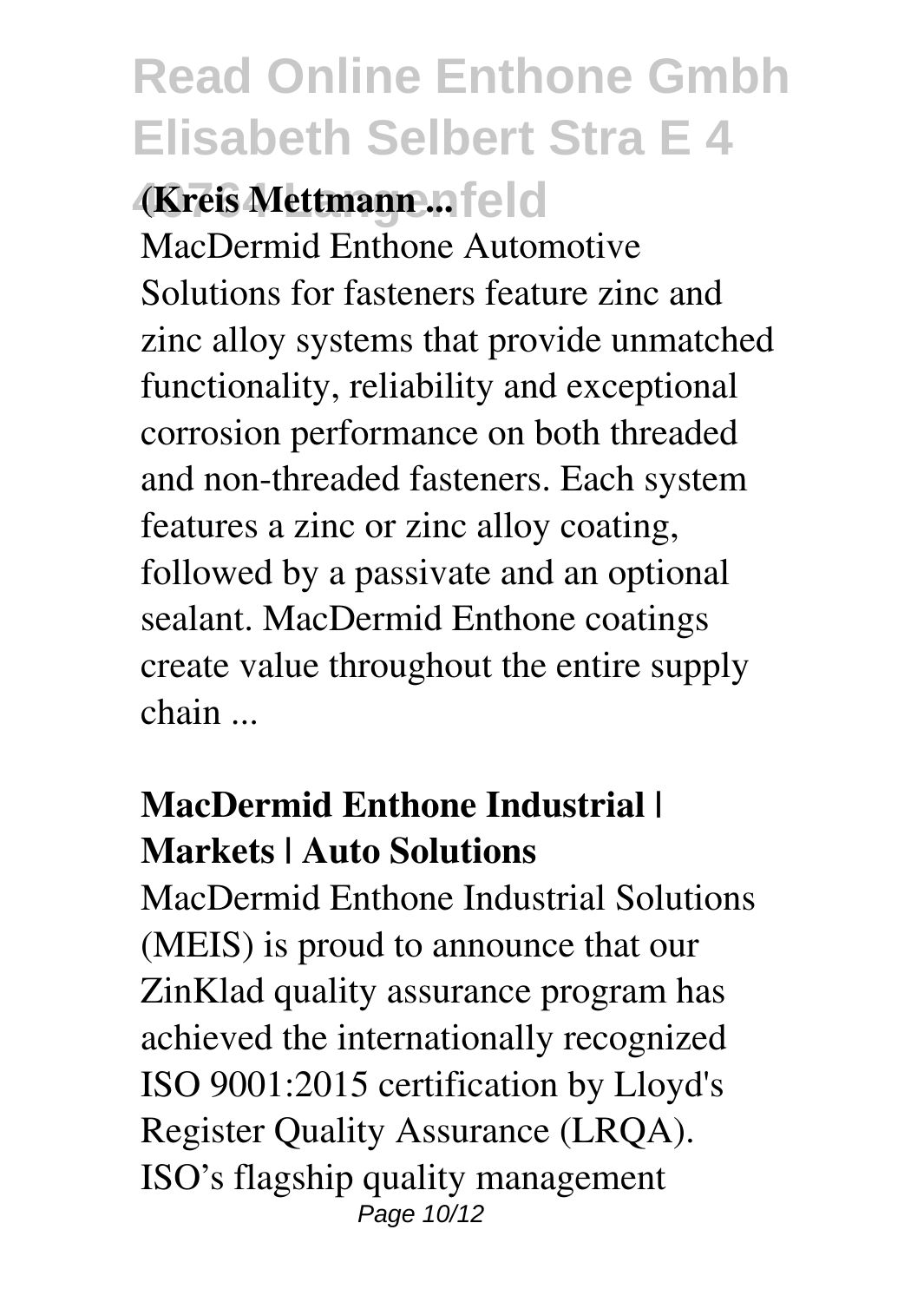systems standard, **ISO 9001:2015** is granted when businesses demonstrate consistent quality of products and services, which meet ...

### **ISO 9001:2015 :: MacDermid Enthone Industrial Solutions**

MacDermid Enthone Industrial Solutions' offers a wide variety of options for Inter-Operational Cleaners including Masco, Sintklin, and New Dimensions. This website uses cookies to give you the best browsing experience possible and to better understand how you use the MacDermid Enthone Industrial Solutions site.

### **MacDermid Enthone | Metallurgy | Inter-Operational Cleaners**

This website uses cookies to give you the best browsing experience possible and to better understand how you use the MacDermid Enthone Industrial Solutions Page 11/12